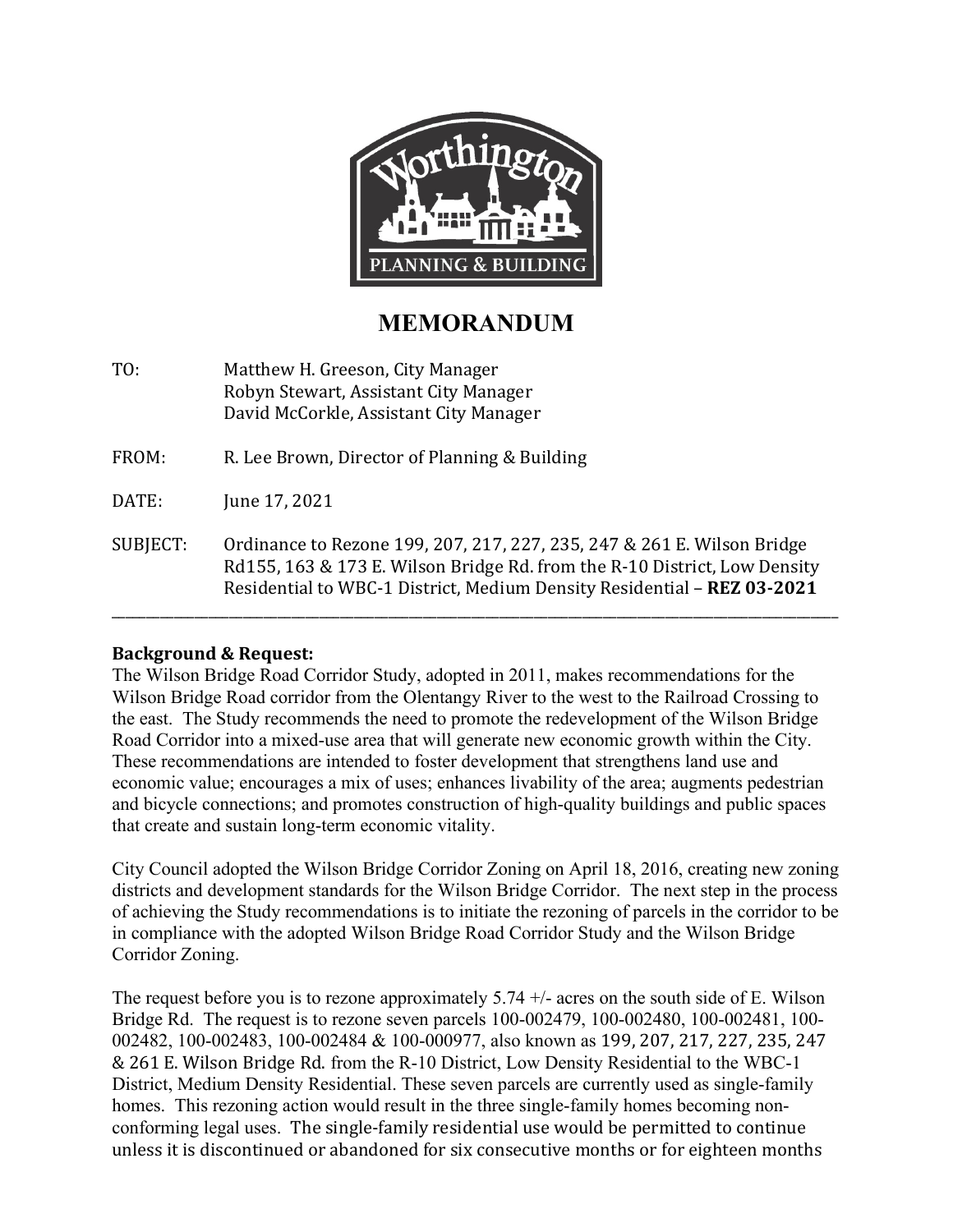during any three-year period. It would prevent large scale expansion or redevelopment of new single-family homes in this area envisioned by the Study to be multi-family.

# **R-10 District – Low Density Residential – Current Zoning**

For low density residential development which has ready access to most community facilities. Community water and sewerage facilities are required.

# (1) Permitted Uses:

- Single-family dwelling
- Public uses
- Essential services
- Accessory uses
- Home occupation

# (2) Conditional Uses:

- Public service facility
- Plant production
- Noncommercial recreational facility
- Semipublic uses
- Co-located child day care center, nursery school and preschool

(3) Development Standards:

| <b>Zoning</b>   | <b>Minimum</b><br><b>Lot Width</b> | <b>Minimum</b><br>Lot Area | <b>Front</b><br>Setback | Rear<br>Setback | <b>Side</b><br><b>Setback</b> | <b>Max</b><br><b>Height of</b>    | <b>Max</b><br>Height |
|-----------------|------------------------------------|----------------------------|-------------------------|-----------------|-------------------------------|-----------------------------------|----------------------|
|                 |                                    |                            |                         |                 |                               | <b>Building</b><br><b>Stories</b> |                      |
| $R-10$          | 80-feet                            | $10,400$ sq.               | 30-feet                 | 30-feet         | 8-feet,                       | $2 \frac{1}{2}$ -                 | 30-feet              |
| <b>District</b> |                                    | ft.                        |                         |                 | 12-feet                       | stories                           |                      |

# **WBC-1 District – Medium Density Residential – Proposed Zoning**

An area along the WBC that allows for medium density residential housing, offering a variety of housing styles and pricing options that complement the residential and architectural patterns and styles in the City.

# (1) Permitted Uses:

- Multi-family dwellings
- Home Occupations
- Public uses
- Essential services
- Accessory uses

(2) Conditional Uses:

 $\bullet$  N/A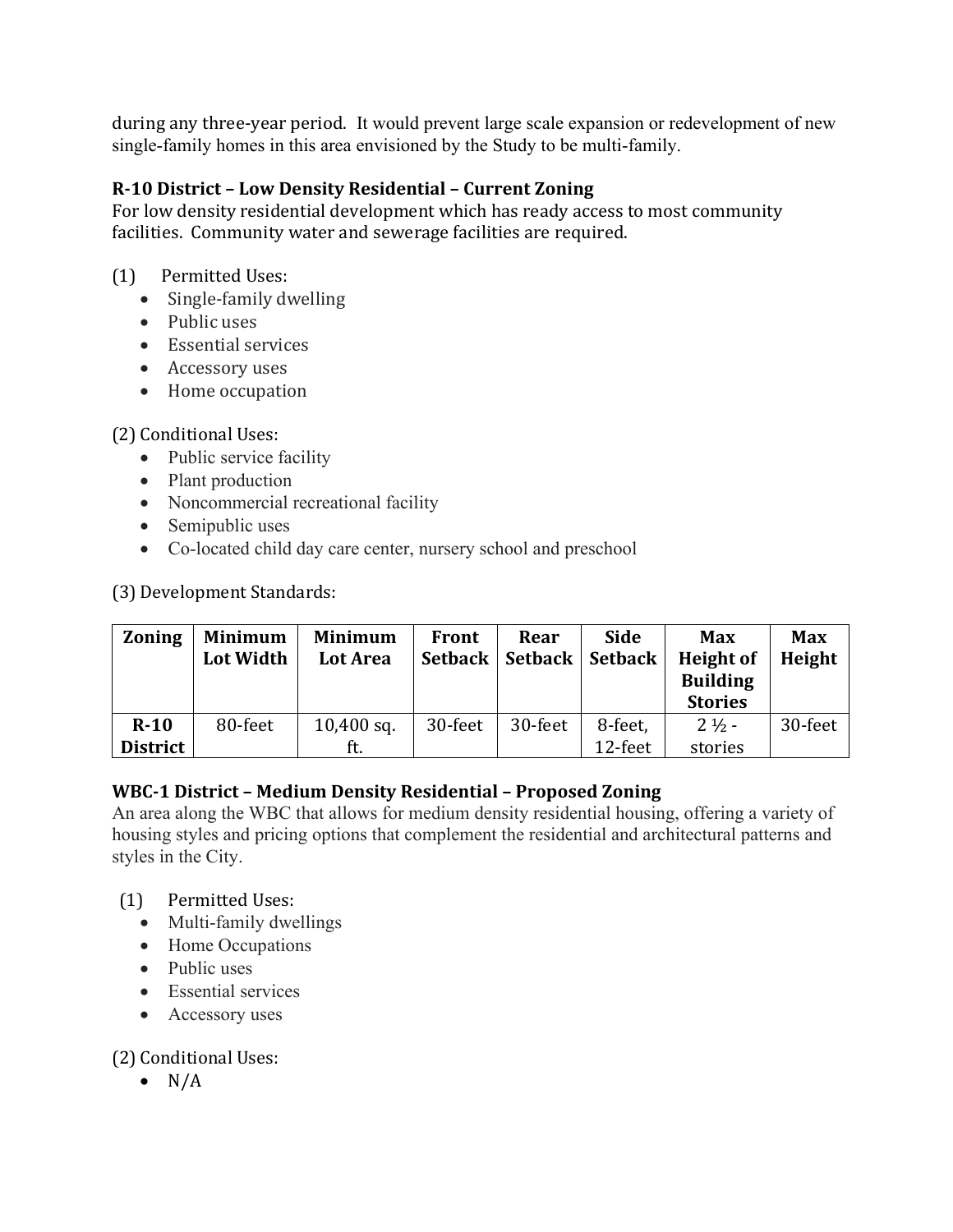| <b>Zoning</b>   | <b>Minimum</b><br>Lot Width | Minimum<br>Lot Area | Front     | Rear<br>Setback   Setback | <b>Side</b><br><b>Setback</b> | <b>Max</b><br>Height of<br><b>Building</b><br><b>Stories</b> | <b>Max</b><br>Height |
|-----------------|-----------------------------|---------------------|-----------|---------------------------|-------------------------------|--------------------------------------------------------------|----------------------|
| $WBC-2$         | 200-feet                    | 2-acre              | 5-feet to | 50-feet                   | N <sub>o</sub>                | $2 \frac{1}{2}$ -                                            | 35-feet              |
| <b>District</b> |                             |                     | 20-feet   |                           | Minimum                       | stories                                                      |                      |

(3) Development Standards – South side of E. Wilson Bridge Rd.:

# **Surrounding Zoning & Land Uses:**

| <b>Direction</b> | <b>Current Zoning</b>          | <b>Recommended Land Use</b>        |  |  |
|------------------|--------------------------------|------------------------------------|--|--|
| North            | C-3 – Institutions & Offices   | WBC-4 - Office                     |  |  |
| East             | R-10 - Low Density Residential | WBC-1 - Medium Density Residential |  |  |
| South            | R-10 - Low Density Residential | R-10 - Low Density Residential     |  |  |
| West             | WBC-1 - Medium Density         | WBC-1 - Medium Density Residential |  |  |
|                  | Residential/Granby Place       |                                    |  |  |

# **Worthington Planning & Zoning Code**

## **1151.06 [Nonconforming Uses of Structures or of](https://codelibrary.amlegal.com/codes/worthington/latest/worthington_oh/0-0-0-23345#JD_1151) Structures & Premises in [Combination](https://codelibrary.amlegal.com/codes/worthington/latest/worthington_oh/0-0-0-23345#JD_1151)**

If lawful use involving individual structures with a replacement cost of one thousand dollars (\$1,000) or more, or of structures and premises in combination, exists at the effective date of adoption of this Zoning Ordinance (Ordinance 51-71, passed December 13, 1971), or amendment thereto, that would not be allowed in the district under the terms of this Ordinance, the lawful use may be continued so long as it remains otherwise lawful, subject to the following provisions:

(a) No existing structure devoted to a use not permitted by this Ordinance in the district in which it is located shall be enlarged, extended, constructed, reconstructed, moved or structurally altered except in changing the use of the structure to a use permitted in the district in which it is located.

(b) Any nonconforming use may be extended throughout any parts of a building which were manifestly arranged or designed for such use at the time of adoption or amendment of this Ordinance, but no such use shall be extended to occupy any land outside such building.

(c) If no structural alterations are made, any nonconforming use of a structure, or structure and premises, may as a special exception be changed to another nonconforming use provided that the Board of Zoning Appeals either by general rule or by making findings in the specific case, finds that the proposed use is equally appropriate or more appropriate to the district than the existing nonconforming use. In permitting such change, the Board of Zoning Appeals may require appropriate conditions and safeguards in accord with the provisions of this Ordinance.

(d) Any structure, or structure and land in combination, in or on which a nonconforming use is superseded by a permitted use, shall thereafter conform to the regulations for the district, and the nonconforming use may not thereafter be resumed.

(e) When a nonconforming use of a structure, or structure and premises in combination, is discontinued or abandoned for six consecutive months or for eighteen months during any three-year period, except when government action impedes access to the premises, the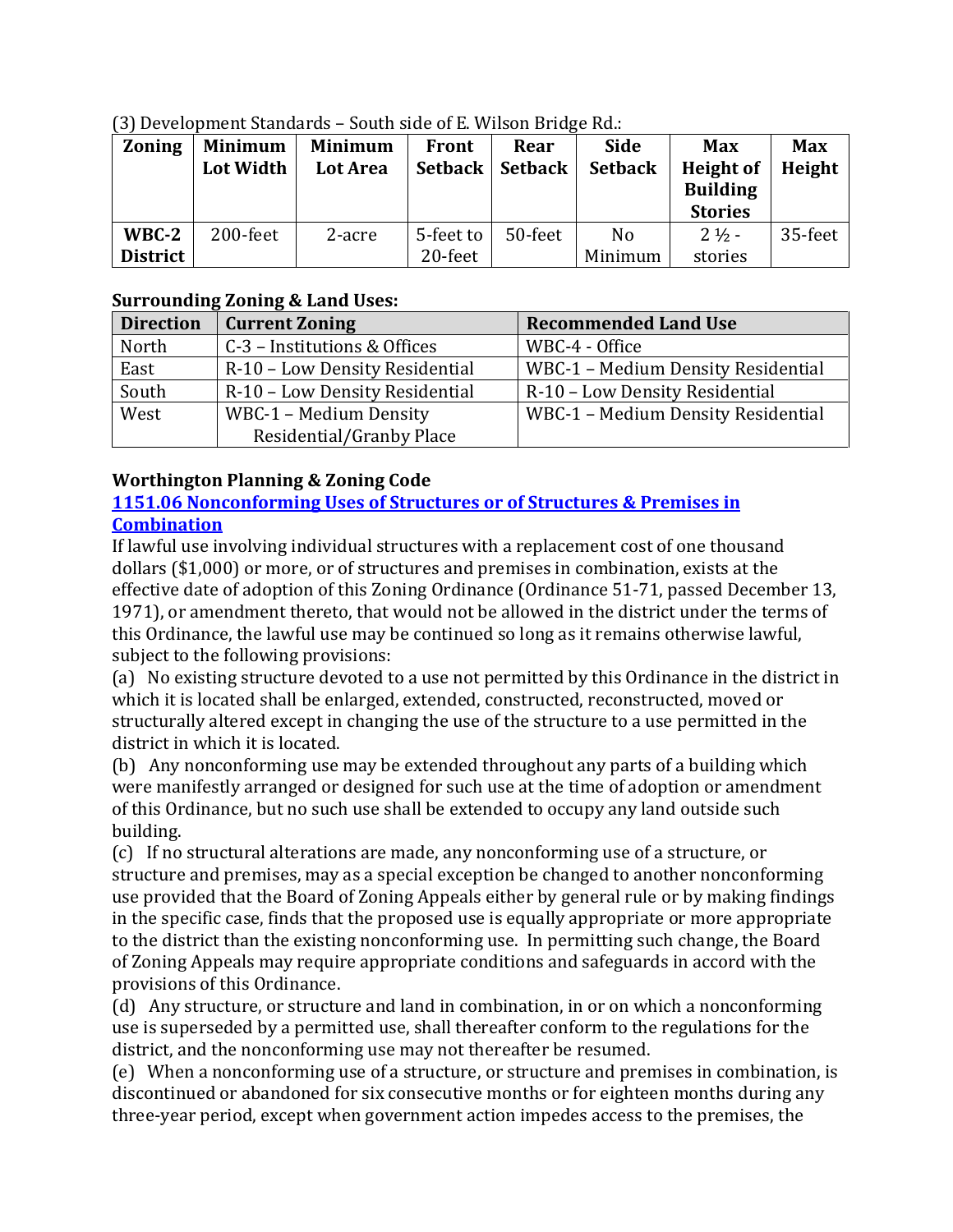structure, or structure and premises in combination, shall not thereafter be used except in conformity with the regulations of the district in which it is located; and

(f) Where nonconforming use status applies to a structure and premises in combination, removal or destruction of the structure shall eliminate the nonconforming status of the land. Destruction for the purpose of this subsection is defined as damage to an extent of more than fifty percent of the replacement cost at time of destruction.

## **Land Use Plans:**

### [Comprehensive Plan Update & 2005 Strategic Plan for Worthington](https://worthington.org/DocumentCenter/View/155/Comprehensive-Plan?bidId=)

The 2005 Comprehensive Plan Update states that majority of the housing stock is at least 30-years old, and a significant amount is over 50-years old. Young professionals and singles are seeking apartments with more group amenities and maintenance included, and they prefer to be in areas with other singles. Entry point cost is also a factor, as is proximity to activity and recreation centers. The real estate market indicates that many empty nesters prefer condominium units that still have the space and feel of a single-family home, including some private outdoor space. High level amenities and services are also important. Retired seniors are looking for condominium units with a one-story floor plan, inclusive services, and close proximity to facilities such as libraries, churches, and parks.

If one of Worthington's core missions is to be a life-span community and provide housing alternatives to its residents across their life, then there appear to be gaps in the available housing market. If properly designed and located, these alternate housing types can be incorporated into Worthington's housing stock and fill missing segments that will provide living opportunities for those who want to remain in the City. However, because there is so little ground for new development, this will require redevelopment and higher densities to achieve. If new residential units are created within Worthington, they should be of a type that addresses the demographic needs of the community.

Condominiums and apartments will target those Worthington residents whose children have left their single-family home and those former children, newly on their own, who wish to come back to the City. It will place people in close proximity to Worthington activity centers and encourage them to be involved in the City.

#### [Wilson Bridge Road Corridor Study](https://worthington.org/645/2011-Wilson-Bridge-Road-Corridor-Study)

The Wilson Bridge Road Corridor Study, adopted in 2011, makes recommendations for the Wilson Bridge Road corridor from the Olentangy River to the west to the Railroad Crossing to the east. The Study recommends the need to promote the redevelopment of the Wilson Bridge Road Corridor into a mixed-use area that will generate new economic growth within the City. These requirements are intended to foster development that strengthens land use and economic value; encourage a mix of uses; enhance livability of the area; to augment pedestrian and bicycle connections; and to promote construction of high-quality buildings and public spaces that create and sustain long-term economic vitality.

The Study recommends incorporating a small amount of medium density residential housing. New infill housing in this area should completement the residential and architectural patterns and styles in Worthington and include multiple housing options (styles & prices) to avoid a monochromatic design. Parking should be located as to not dominate the front of the structure, side loaded, or detached garages are preferred. Front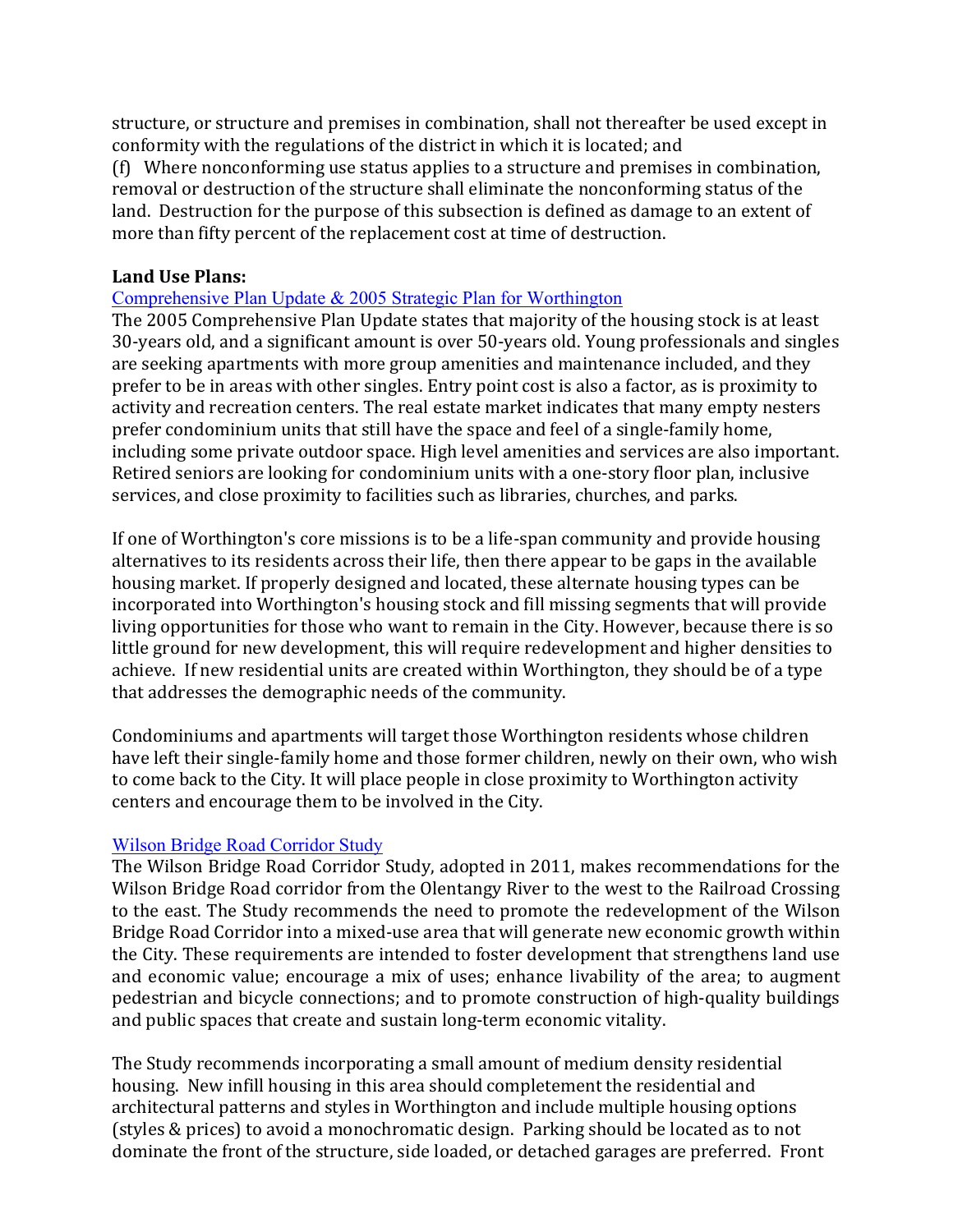porches and patios are encouraged in this area. New development should also be walkable with a distinct center and edge, include usable open spaces, and well-designed internal streets/drives. New development should also be context sensitive to surrounding land uses through architectural styles, vegetative buffers, and other carefully planned site elements.

The 2011 Wilson Bridge Road Corridor Study identifies this area as Medium Density Residential for residential uses and a recommended height of 2 ½ stories in height in this area.

#### [Wilson Bridge Corridor Districts](http://library2.amlegal.com/nxt/gateway.dll/Ohio/worthington_oh/codifiedordinancesofthecityofworthington?f=templates$fn=default.htm$3.0$vid=amlegal:worthington_oh)

Chapter 1181 was adopted by City Council in 2016 to facilitate implementation of the Wilson Bridge Road Corridor Study, which promotes the redevelopment of the Wilson Bridge Road Corridor into a mixed-use area that will generate new economic growth within the City. These requirements are intended to foster development that strengthens land use and economic value; to encourage a mix of uses; enhance the livability of the area; to augment pedestrian and bicycle connections; and to promote construction of high-quality buildings and public spaces that help create and sustain long-term economic vitality.

The area was recommended for WBC-1 [Medium](https://codelibrary.amlegal.com/codes/worthington/latest/worthington_oh/0-0-0-37765#JD_1181.06) Density Residential that would allow for a office uses with a height of 2 ½ stories. Allows for medium density residential housing, offering a variety of housing styles and pricing options that complement the residential and architectural patterns and styles in the City.

#### **Staff Analysis:**

- If the properties are rezoned to medium density residential, the current residential use of the property would be considered a non-conforming use. The residential use would be permitted to continue unless it is discontinued or abandoned for six consecutive months or for eighteen months during any three-year period.
- As long as we continue to have R-10 zoning, the City cannot prevent new or significantly renovated/expanded single-family houses on these parcels. Significant new single-family investment makes it more challenging and more expensive for the City to achieve the goals of the Wilson Bridge Corridor Study for this area.
- The City should rezone the parcels to the recommended zoning (WBC-1 Medium) Density Residential). Once rezoned, the current structures and uses would be able to continue as non-conforming uses within the new zoning, however they would be prohibited from major expansion or new construction as single-family residential properties, thus setting the stage for eventual redevelopment into office.
- Future development on these parcels is still subject to an approved Preliminary and Final Plan that must be approved by the Municipal Planning Commission and City Council.
- The City was proactive and rezoned two parcels to the WBC-1 Medium Density Residential District in 2017 where the Granby Place apartments now stand to prohibit future single-family residential redevelopment on those parcels.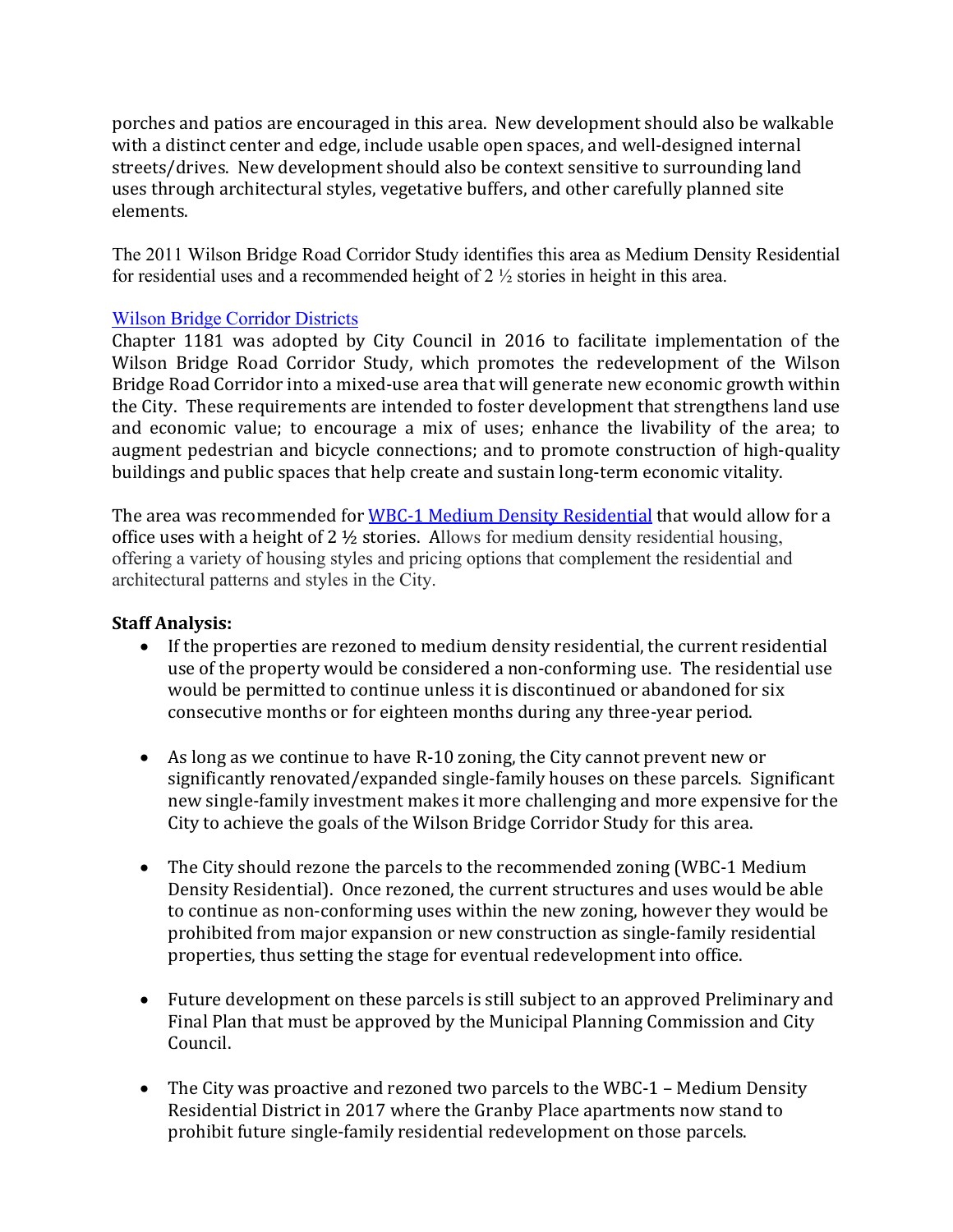- There are two parcels in the corridor that are recommended for professional office and medium density residential that have had significant investment in new singlefamily homes.
	- o Both these property owners were made aware of the City's vision for the corridor prior to construction.

#### **Next Steps:**

After its introduction, the City's Codified Ordinances required City Council to refer the Ordinance to the Municipal Planning Commission (MPC) for investigation and report. The Municipal Planning Commission expects to review this item on Thursday, September 9, 2021 and forward its recommendation based on the Planning Goals of the City, as referenced in the Land Use Plans to City Council.

Future development on these parcels is still subject to an approved Preliminary and Final Plan that must be approved by the Municipal Planning Commission and City Council.

Please see attached maps for reference:

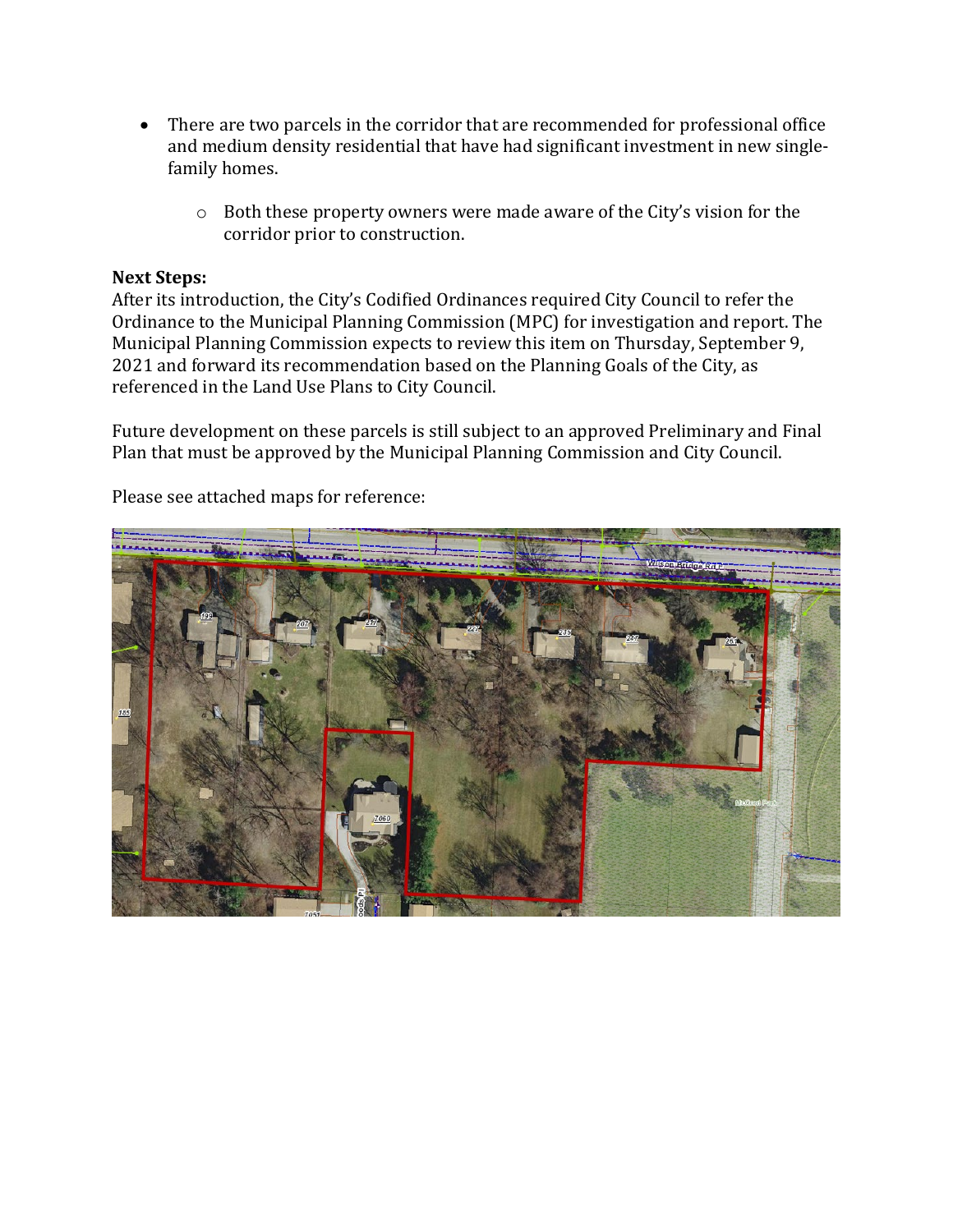#### **Proposed Zoning**

WBC-1 - Medium Density Residential WBC-2 - Professional Office WBC-3 - Mixed Use WBC-4 - Office



#### **Proposed Zoning**

WBC-1 - Medium Density Residential WBC-2 - Professional Office